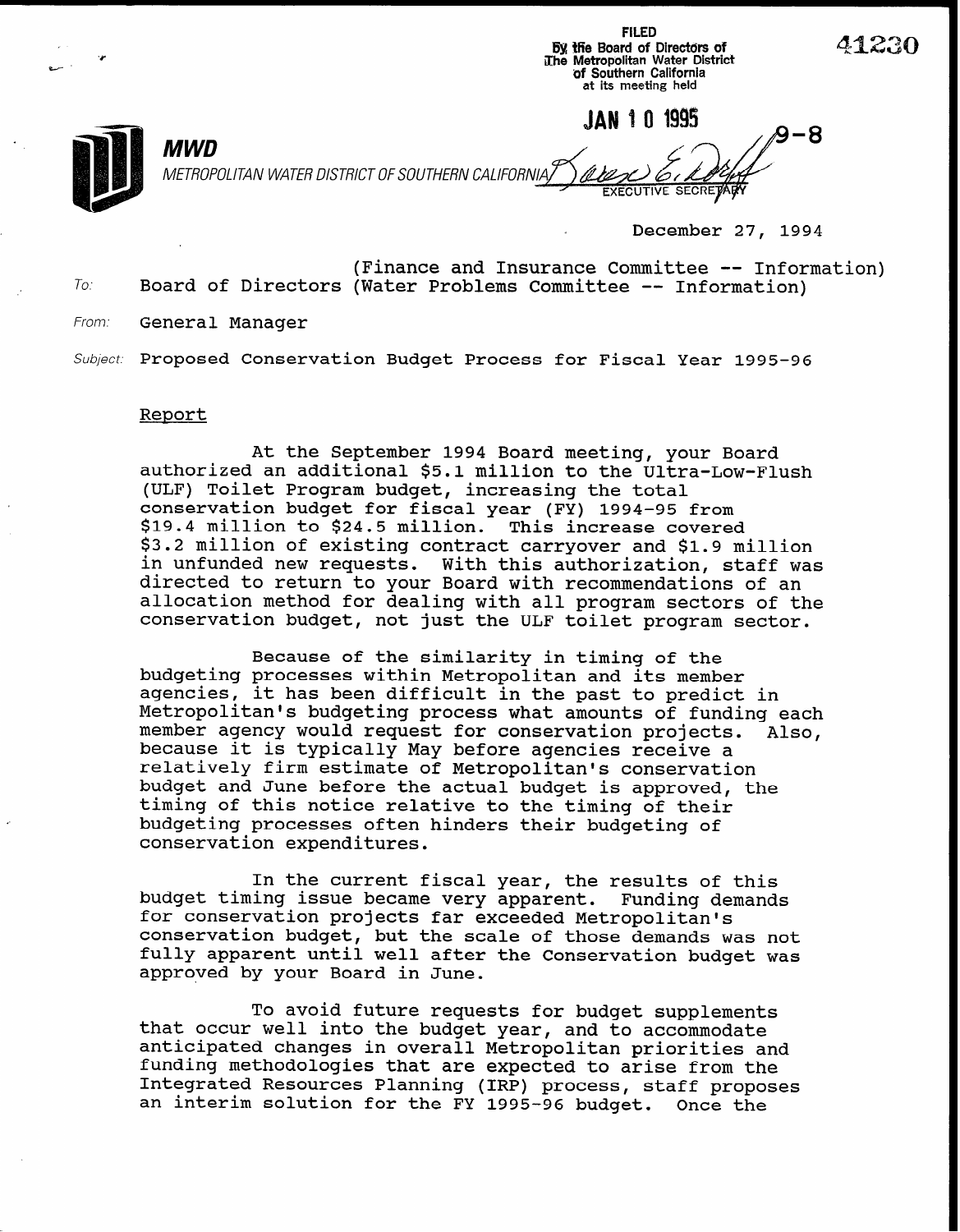Board of Directors -2-<br>
-2-<br>
December 27, 1994

.\_-

outcomes of the IRP process are fully developed, staff will return to your Board with a longer-term solution to these budgeting issues.

To address the budgeting problem created by carryover, staff proposes to use the accrual provisions of Metropolitan's new chart of accounts, scheduled for implementation in February, 1995. Under these accounti provisions, any unexpended funds, contracted for in the current fiscal year for specific conservation projects that have not yet been completed by the end of that fiscal year, will be placed in an accrual account and reserved for those projects during the upcoming fiscal year. The funding for these carryover projects will not be taken from the conservation budget of the upcoming fiscal year. Carryover will be granted this funding extension for only one year.

The announcement of the Conservation Credits Program (CCP) portion of Metropolitan's conservation budget for FY 1995-96 will be moved up to February 1995, rather than being announced in June. This solution addresses the Metropolitan/agency budget timing issue in the steps listed below (see Attachment A for the proposed timeline):

1. In February, staff will present to your Board for its approval, a preliminary \$19.4 million budget and proposal application process that: a) defines how much funding would be available for each program sector (landscape, ULF toilets, commercial/industrial/institutional, residential audits, etc.) distinguished from budget estimates for program evaluation, and program administration; b) provides descriptions of the types of projects that would be considered for applications to each sector; c) allocates funds in the ULF toilet sector (based on the established, Board-approved allocation method), indicating the amount each of the 27 member agencies would receive if each subscribed for its full allotment; and d) requests member agencies to submit funding proposals by March 15, 1995. The \$19.4 million is the same funding level provided in FY 1993-94 and FY 1994-95.

2. In May, staff will present to your Board an overall list of approved requests for CCP funding for its consideration in determining the appropriate level of funding<br>for conservation. Included will be the selection criteria Included will be the selection criteria that staff used for allocating funds among the non-ULF Toilet program sectors if the applications for these sectors should exceed the Board's budget appropriation.

3. In June, your Board approves the conservation budget. If the final budget appropriation matches the approved requests for funding, all proposals will be funded.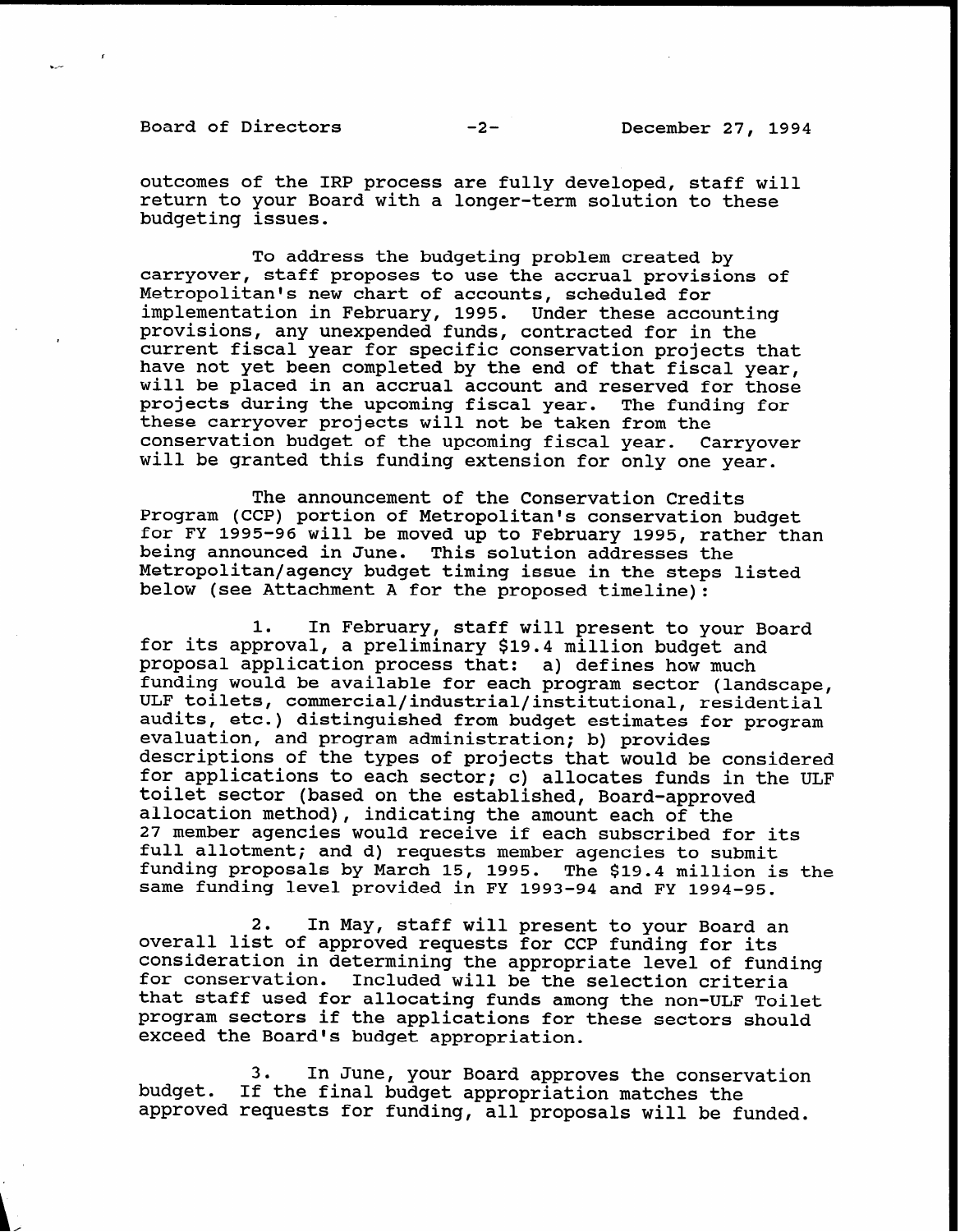Board of Directors -3- December 27, 1994

However, if the final budget appropriation is less than the requested funding, ULF toilet sector funds will be allocated based on the established allocation method, and other program sector funds will be allocated based on the selection criteria presented in Step Two.

Regarding the United States Bureau of Reclamation (USBR) co-funding that Metropolitan has provided for the last two years; there is considerable uncertainty about the availability of future funding that Metropolitan can count on. Also, future funding pools from USBR will be provided in a "challenge grant" program for USBR contractors to apply for as managed by another organization. This uncertainty and the process change that will facilitate each member agency applying directly to USBR makes it impossible for staff to anticipate on a co-participation level.

In member agency proposals to Metropolitan, if there is an anticipation that USBR funds may be available to them to reduce their shared portion of their CCP application, member agencies should apply to Metropolitan's CCP as a standard proposal since USBR funding does not affect Metropolitan's share. Those applications will be subject to the same consideration as any other proposal as outlined above.

Recommendation

For information only.

John R. Wodraska General Manager

Submitted by:

By

Debra C. Man Chief of Planning and Resources

Concur:

<del>Jo</del>hn *K*. wødraska

General Manager

JPW:cl

Attachment